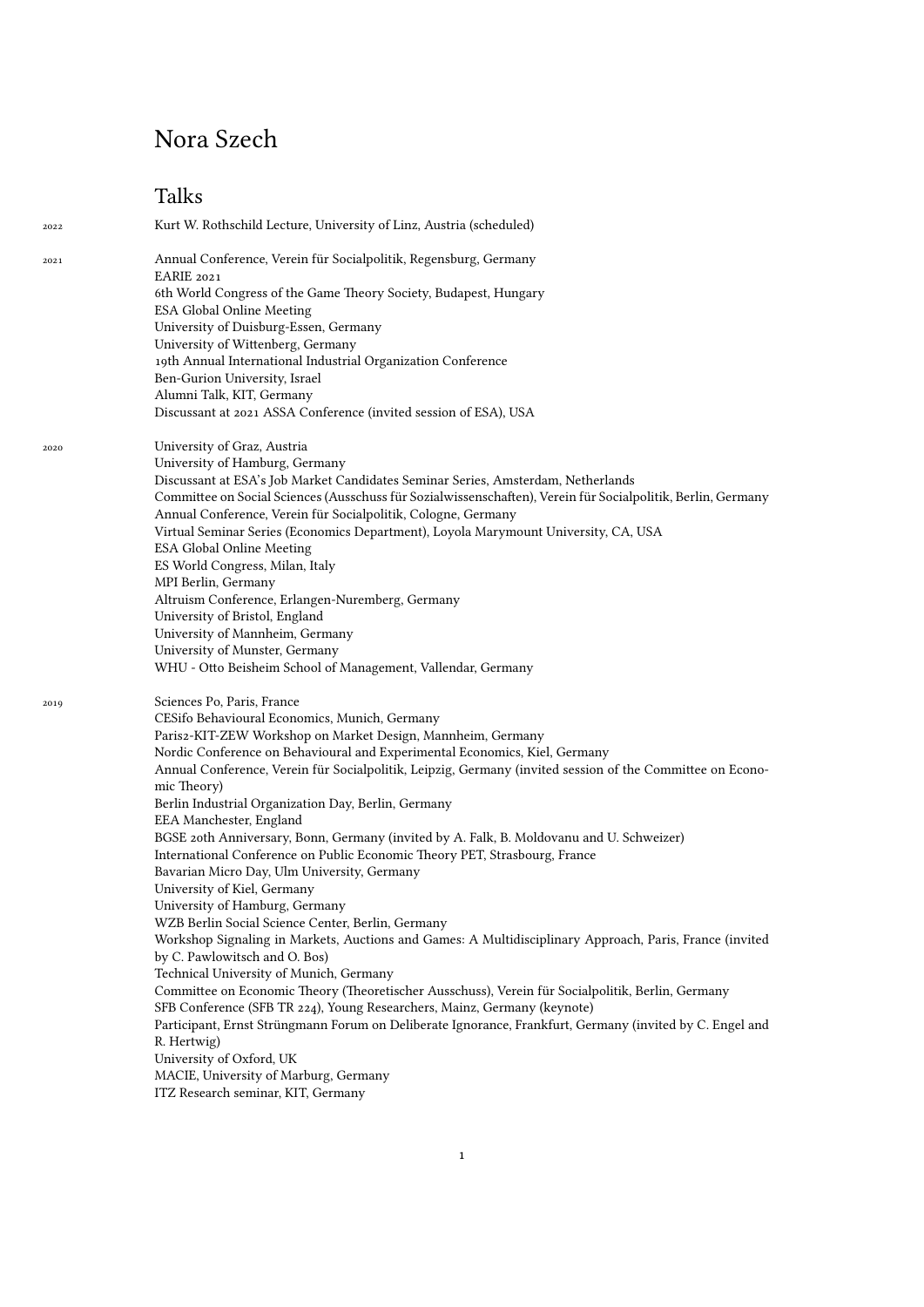| 2018 | University Carlos III, Madrid, Spain                                                                    |
|------|---------------------------------------------------------------------------------------------------------|
|      | University of Basel, Switzerland                                                                        |
|      | University of Freiburg, Germany                                                                         |
|      | University of Innsbruck, Austria                                                                        |
|      | MaCCI Conference on Law and Economics of Market Design, ZEW and University of Mannheim, Germany         |
|      | (invited by A. Engert and V. Gretschko)                                                                 |
|      | Annual Conference, Verein für Socialpolitik, Freiburg, Germany                                          |
|      | EEA, Cologne, Germany                                                                                   |
|      | NGE Seminar, Universities of Tübingen and Hohenheim, Germany                                            |
|      | ZEW Workshop on Market Design, Mannheim, Germany                                                        |
|      | HeiKaMax, Mannheim, Germany<br>Micro Theory Seminar, University of Bonn, Germany                        |
|      | SPMiD, Durham, UK                                                                                       |
|      |                                                                                                         |
| 2017 | BGSE Alumni Meeting, Bonn, Germany                                                                      |
|      | CESifo Behavioural Economics, Munich, Germany                                                           |
|      | UBC, Vancouver, Canada                                                                                  |
|      | UCSD, San Diego, CA, USA                                                                                |
|      | SITE Workshop, Stanford University, Palo Alto, CA, USA<br>Game Theory Festival, Stony Brook, NY, USA    |
|      | Reformation in Business Ethics Conference, Wittenberg, Germany (invited by T. Donaldson and P. Schreck) |
|      | Conference on Belief-Based Utility, Pittsburgh, USA (invited by G. Loewenstein and R. Golman)           |
|      | CREST, Paris, France                                                                                    |
|      | Plurale Ökonomik, Mannheim, Germany                                                                     |
|      | Microeconomics Seminar, joint ETH Zurich and University of Zurich, Switzerland                          |
|      | Volkswagenstiftung, Hannover, Germany                                                                   |
|      | Meeting on the Broader Effects of Competition, KNAW Amsterdam, Netherlands (keynote)                    |
|      | DICE, University of Dusseldorf, Germany                                                                 |
| 2016 | Behavioral and Experimental Economics Seminar, University of Zurich, Switzerland                        |
|      | "The Economics of Corruption" Workshop for PhD students, University of Passau, Germany                  |
|      | $10^{th}$ Heinz Nixdorf Symposium, University of Paderborn, Germany (keynote)                           |
|      | Annual Conference, Verein für Socialpolitik, Augsburg, Germany                                          |
|      | ESEM, Geneva, Switzerland                                                                               |
|      | EEA, Geneva, Switzerland                                                                                |
|      | Technical University of Dortmund, Germany                                                               |
|      | Economics Management Seminar, University of Paderborn, Germany                                          |
|      | HeiKaMax, Heidelberg, Germany<br>WZB Berlin Social Science Center, Berlin, Germany                      |
|      | EUI Cologne Market Design Conference, Florence, Italy (invited by P. Cramton and A. Ockenfels)          |
|      | Research Seminar in Economics, RWTH Aachen, Germany                                                     |
|      |                                                                                                         |
| 2015 | Micro Seminar EUR, Tinbergen Institute, Erasmus University Rotterdam, Netherlands                       |
|      | MPI for Research on Collective Goods, Bonn, Germany<br>University of Ulm, Germany                       |
|      | Paris School of Economics, Paris, France                                                                |
|      | Technical University of Dortmund, Germany                                                               |
|      | CESifo Behavioural Economics, Munich, Germany                                                           |
|      | BBUG, Baden-Baden, Germany                                                                              |
|      | Annual Conference, Verein für Socialpolitik, Berlin, Germany                                            |
|      | ESA, Heidelberg, Germany                                                                                |
|      | <b>EARIE Munich</b> , Germany                                                                           |
|      | EEA, Mannheim, Germany                                                                                  |
|      | SITE Workshop, Stanford University, Palo Alto, CA, USA                                                  |
|      | DIW Berlin, Germany                                                                                     |
|      | Game Theory Festival, Stony Brook, NY, USA                                                              |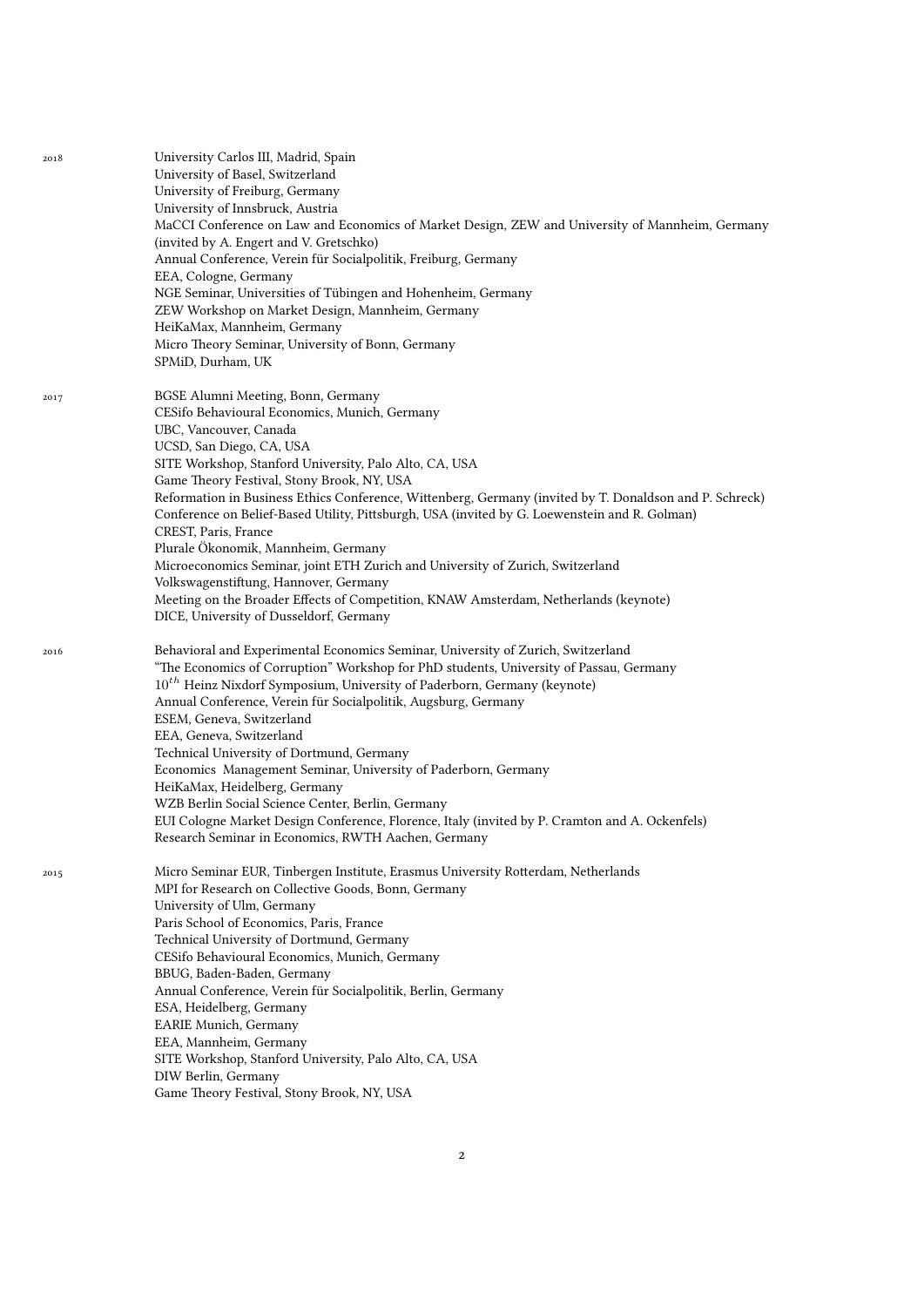|      | Theoretischer Ausschuss des Vereins für Socialpolitik, Berlin, Germany<br>University of Tilburg, Netherlands<br>HeiKaMax, Karlsruhe, Germany<br>University of Vienna, Austria<br>University of East Anglia, Norwich, UK                                                                                                                                                                                                                                                                                                               |
|------|---------------------------------------------------------------------------------------------------------------------------------------------------------------------------------------------------------------------------------------------------------------------------------------------------------------------------------------------------------------------------------------------------------------------------------------------------------------------------------------------------------------------------------------|
|      | CESifo Applied Microeconomics, Munich, Germany                                                                                                                                                                                                                                                                                                                                                                                                                                                                                        |
| 2014 | SFB Conference (SFB TR 15), Young Researchers, Berlin, Germany (keynote)<br>University of Amsterdam, Netherlands<br>Annual Conference, Verein für Socialpolitik, Hamburg, Germany<br>EEA, Toulouse, France<br>ESEM, Toulouse, France<br>SITE Workshop, Stanford University, Palo Alto, CA, USA<br>Game Theory Festival, Stony Brook, NY, USA<br>ESA International Meeting, Honolulu, HI, USA<br>HeiKaMax, Heidelberg, Germany<br>Three Lectures on "Morals and Institutions", CESifo, Munich, Germany (invited by H. W. Sinn)         |
| 2013 | VolkswagenStiftung, Hannover, Germany<br>HeiKaMax, Karlsruhe, Germany<br>Panelist, Global Economic Symposium, Kiel, Germany (invited by S. Durlauf)<br>CIFAR, Toronto, Canada (invited by R. Bénabou)<br>EEA, Gothenburg, Sweden<br>ESEM, Gothenburg, Sweden<br>European Behavioral Economics Meeting, Berlin, Germany<br>Game Theory Festival, Stony Brook, NY, USA<br>IIOC, Boston, MA, USA<br>ESMT, Berlin, Germany<br>University of Utrecht, Netherlands<br>University of Paderborn, Germany<br>University of Regensburg, Germany |
| 2012 | Bavarian Micro Day, University of Regensburg, Germany<br>Karlsruhe Institute of Technology, Germany<br>University of Bonn, Germany<br>SITE Workshop, Stanford University, Palo Alto, CA, USA<br>University of Passau, Germany<br>University of Constance, Germany<br>METEOR Seminar, University of Maastricht, Netherlands<br>TeaP, Mannheim, Germany<br>UZH Business Research Seminar, University of Zurich, Switzerland<br>University of Bamberg, Germany                                                                           |
| 2011 | Alfred-Weber-Institute for Economics, University of Heidelberg, Germany<br>METEOR Seminar, University of Maastricht, Netherlands<br>SFB Conference (SFB TR 15), Young Researchers, Tutzing, Germany<br>Annual Conference, Verein für Socialpolitik, Frankfurt, Germany<br>EARIE, Stockholm, Sweden<br>ESEM, Oslo, Norway<br>Game Theory Festival, Stony Brook, NY, USA<br>MPI for Tax Law and Public Finance, Munich, Germany<br>Applied Micro Seminar, University of Mannheim, Germany                                               |
| 2010 | EEA, Glasgow, UK<br>M-BEES, Maastricht, Netherlands<br>Technical University of Dortmund, Germany                                                                                                                                                                                                                                                                                                                                                                                                                                      |